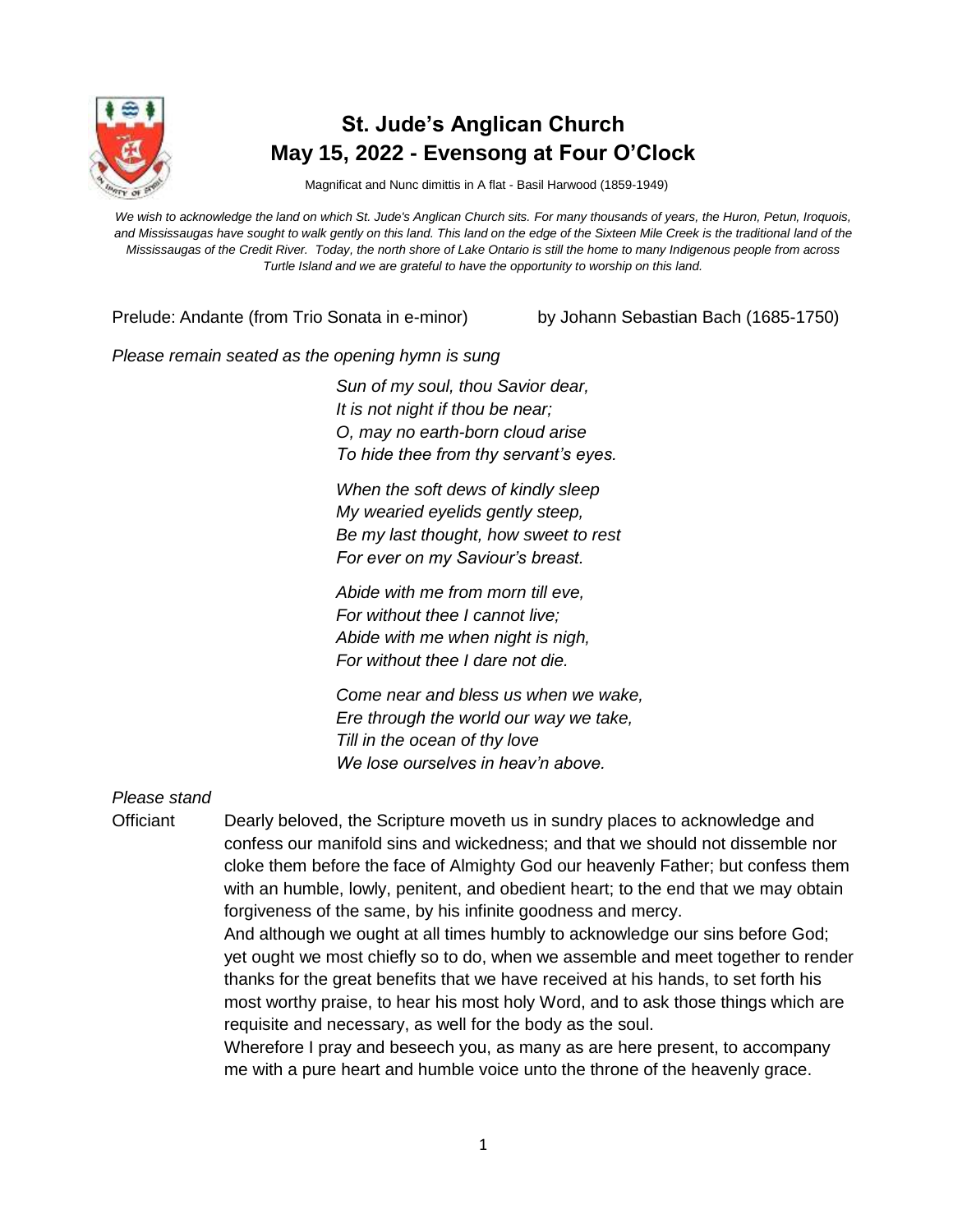#### General Confession

**Almighty and most merciful Father, We have erred and strayed from thy ways like lost sheep, We have followed too much the devices and desires of our own hearts, We have offended against thy holy laws, We have left undone those things which we ought to have done, And we have done those things which we ought not to have done; And there is no health in us. But thou, O Lord, have mercy upon us, miserable offenders. Spare thou them, O God, which confess their faults. Restore thou them that are penitent; According to thy promises declared unto mankind in Christ Jesu our Lord. And grant, O most merciful Father, for his sake, That we may hereafter live a godly, righteous, and sober life, To the glory of thy holy Name. Amen.**

Officiant Almighty God, the Father of our Lord Jesus Christ, who desires not the death of a sinner, but rather that he may turn from his wickedness, and live, hath given power and commandment to his Ministers, to declare and pronounce to his people, being penitent, the Absolution and Remission of their sins.

He pardoneth and absolveth all them that truly repent and unfeignedly believe his holy Gospel.

Wherefore we beseech him to grant us true repentance and his Holy Spirit, that those things may please him which we do at this present, and that the rest of our life hereafter may be pure and holy; so that at the last we may come to his eternal joy; through Jesus Christ our Lord. **Amen.**

**Our Father who art in heaven, Hallowed be thy Name, Thy kingdom come, Thy will be done, on earth as it is in heaven. Give us this day our daily bread; And forgive us our trespasses, As we forgive them that trespass against us; And lead us not into temptation, But deliver us from evil. For thine is the kingdom, the power, and the glory, For ever and ever. Amen.**

- V/ *O Lord, open thou our lips;*
- R/ *And our mouth shall show forth thy praise.*
- V/ *O God, make speed to save us;*
- R/ *O Lord, make haste to help us.*

#### *Please stand as you are able*

- V/ *Glory be to the Father, and to the Son, and to the Holy Ghost;*
- R/ *As it was in the beginning, is now, and ever shall be, world without end. Amen.*
- V/ *Praise ye the Lord;*
- R/ *The Lord's Name be praised.*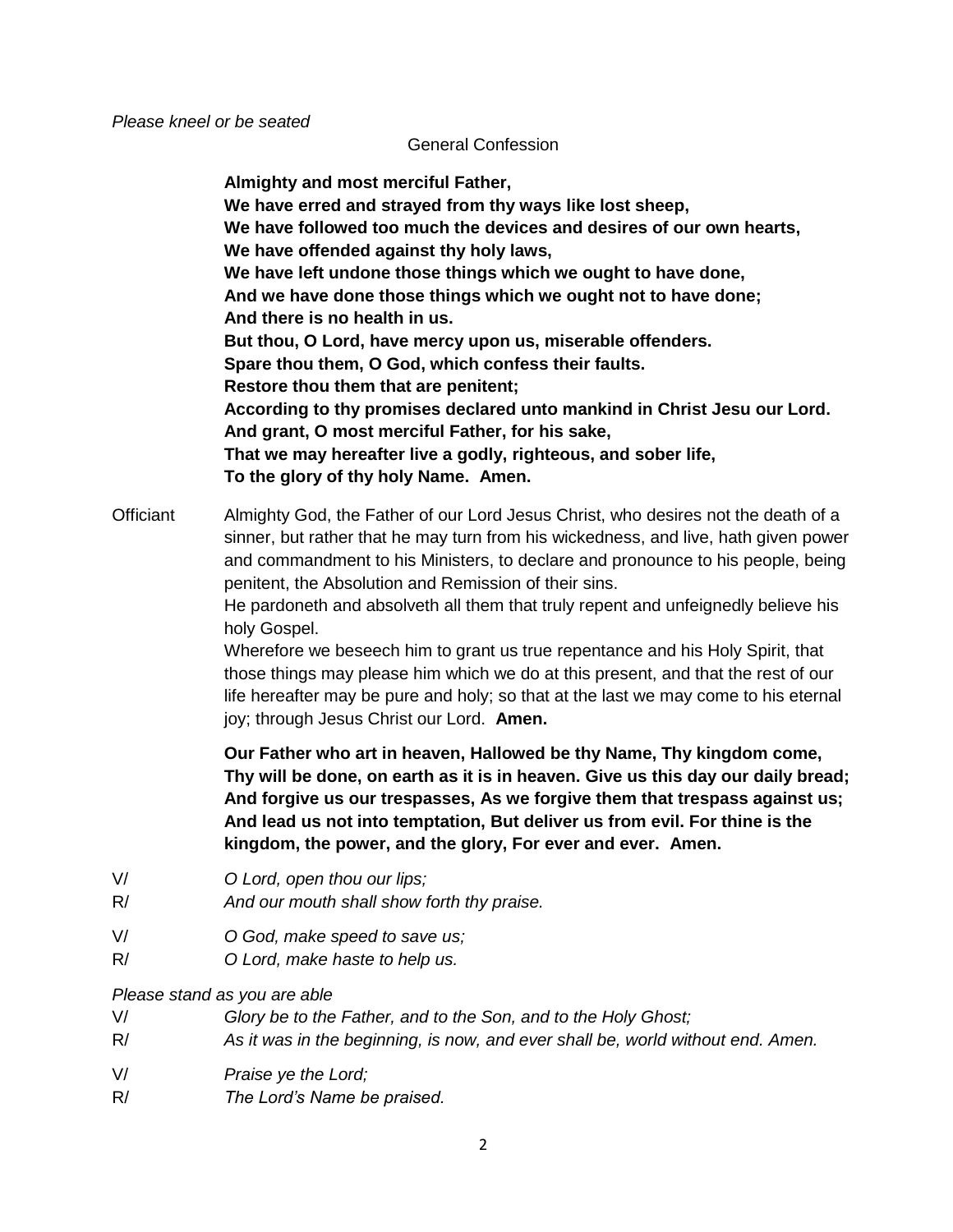*O Lord our Governor, how exalted is your name in all the world! Out of the mouths of infants and children your majesty is praised above the heavens. You have set up a stronghold against your adversaries, to quell the enemy and the avenger. When I consider your heavens, the work of your fingers, the moon and the stars you have set in their courses, What is man that you should be mindful of him? the son of man that you should seek him out? You have made him but little lower than the angels; you adorn him with glory and honour; You give him mastery over the works of your hands; you put all things under his feet: All sheep and oxen, even the wild beasts of the field, The birds of the air, the fish of the sea, and whatsoever walks in the paths of the sea. O Lord our Governor, how exalted is your name in all the world!*

*Please remain seated* First Lesson – Wisdom 7:22-8:1 Brian Toogood

There is in her a spirit that is intelligent, holy, unique, manifold, subtle, mobile, clear, unpolluted, distinct, invulnerable, loving the good, keen, irresistible, beneficent, humane, steadfast, sure, free from anxiety, all-powerful, overseeing all, and penetrating through all spirits that are intelligent, pure, and altogether subtle. For wisdom is more mobile than any motion; because of her pureness she pervades and penetrates all things. For she is a breath of the power of God, and a pure emanation of the glory of the Almighty; therefore nothing defiled gains entrance into her. For she is a reflection of eternal light, a spotless mirror of the working of God, and an image of his goodness. Although she is but one, she can do all things, and while remaining in herself, she renews all things; in every generation she passes into holy souls and makes them friends of God, and prophets; for God loves nothing so much as the person who lives with wisdom.

She is more beautiful than the sun, and excels every constellation of the stars. Compared with the light she is found to be superior, for it is succeeded by the night, but against wisdom evil does not prevail. She reaches mightily from one end of the earth to the other, and she orders all things well.

V / The Word of the Lord. **R / Thanks be to God.**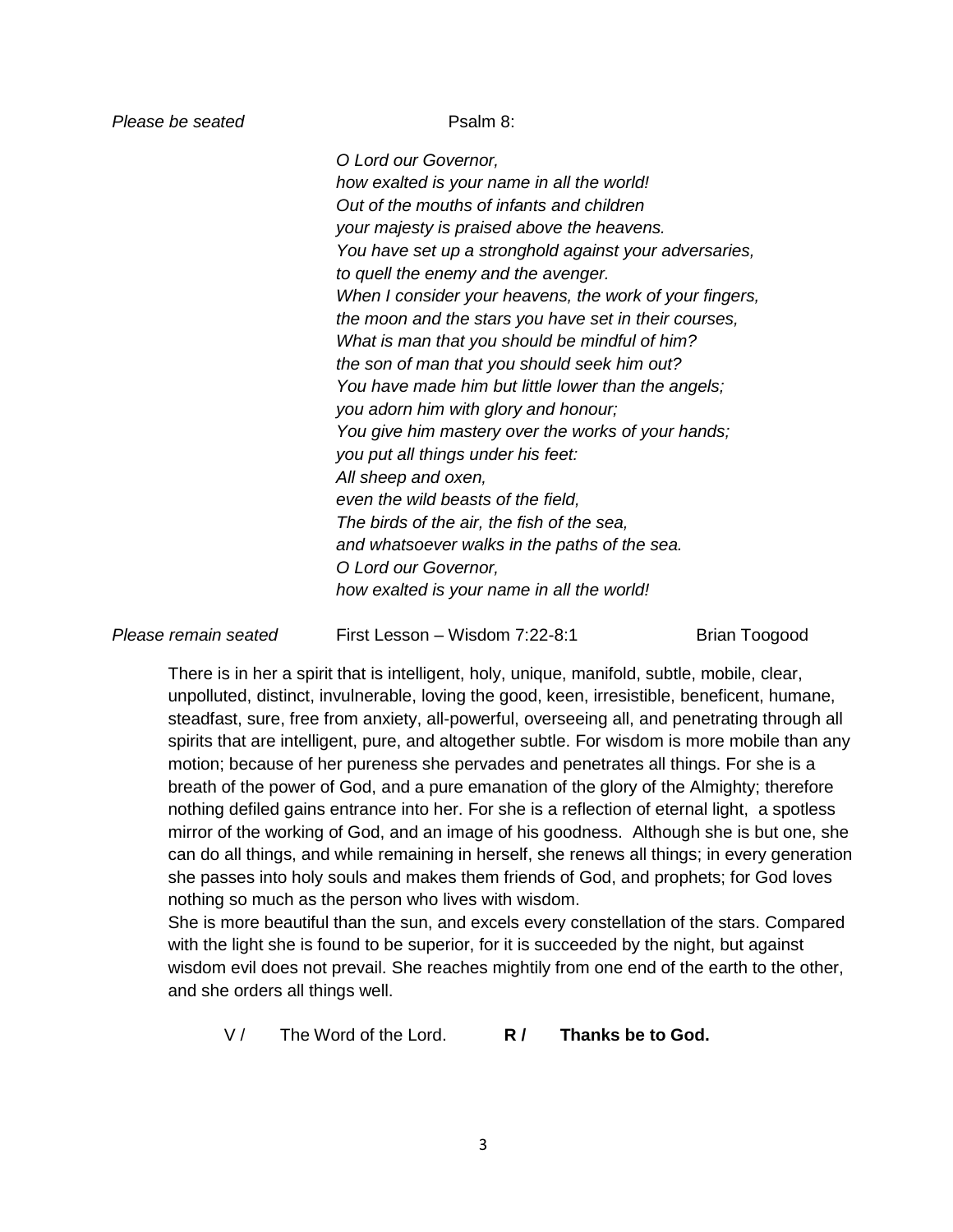*Please stand as you are able* The Magnificat *Luke 1:46*

*My soul doth magnify the Lord, and my spirit hath rejoiced in God my Saviour. For he hath regarded the lowliness of his handmaiden. For behold, from henceforth all generations shall call me blessed. For he that is mighty hath magnified me; and holy is his Name. And his mercy is on them that fear him throughout all generations. He hath showed strength with his arm; he hath scattered the proud in the imagination of their hearts. He hath put down the mighty from their seat, and hath exalted the humble and meek. He hath filled the hungry with good things; and the rich he hath sent empty away. He remembering his mercy hath holpen his servant Israel;*

*As he promised to our forefathers, Abraham and his seed for ever.*

*Glory be to the Father, and to the Son, and to the Holy Ghost; As it was in the beginning, is now, and ever shall be, world without end. Amen.*

*Please be seated* The Second Reading – Luke 4: 16-30 *The Rev. Canon Marni Nancekivell*

When he came to Nazareth, where he had been brought up, he went to the synagogue on the sabbath day, as was his custom. He stood up to read, and the scroll of the prophet Isaiah was given to him. He unrolled the scroll and found the place where it was written: 'The Spirit of the Lord is upon me, because he has anointed me to bring good news to the poor. He has sent me to proclaim release to the captives and recovery of sight to the blind, to let the oppressed go free, to proclaim the year of the Lord's favour.'

And he rolled up the scroll, gave it back to the attendant, and sat down. The eyes of all in the synagogue were fixed on him. Then he began to say to them, 'Today this scripture has been fulfilled in your hearing.' All spoke well of him and were amazed at the gracious words that came from his mouth. They said, 'Is not this Joseph's son?' He said to them, 'Doubtless you will quote to me this proverb, "Doctor, cure yourself!" And you will say, "Do here also in your home town the things that we have heard you did at Capernaum." ' And he said, 'Truly I tell you, no prophet is accepted in the prophet's home town. But the truth is, there were many widows in Israel in the time of Elijah, when the heaven was shut up for three years and six months, and there was a severe famine over all the land; yet Elijah was sent to none of them except to a widow at Zarephath in Sidon. There were also many lepers in Israel in the time of the prophet Elisha, and none of them was cleansed except Naaman the Syrian.' When they heard this, all in the synagogue were filled with rage. They got up, drove him out of the town, and led him to the brow of the hill on which their town was built, so that they might hurl him off the cliff. But he passed through the midst of them and went on his way.

V / The Word of the Lord. **R / Thanks be to God.**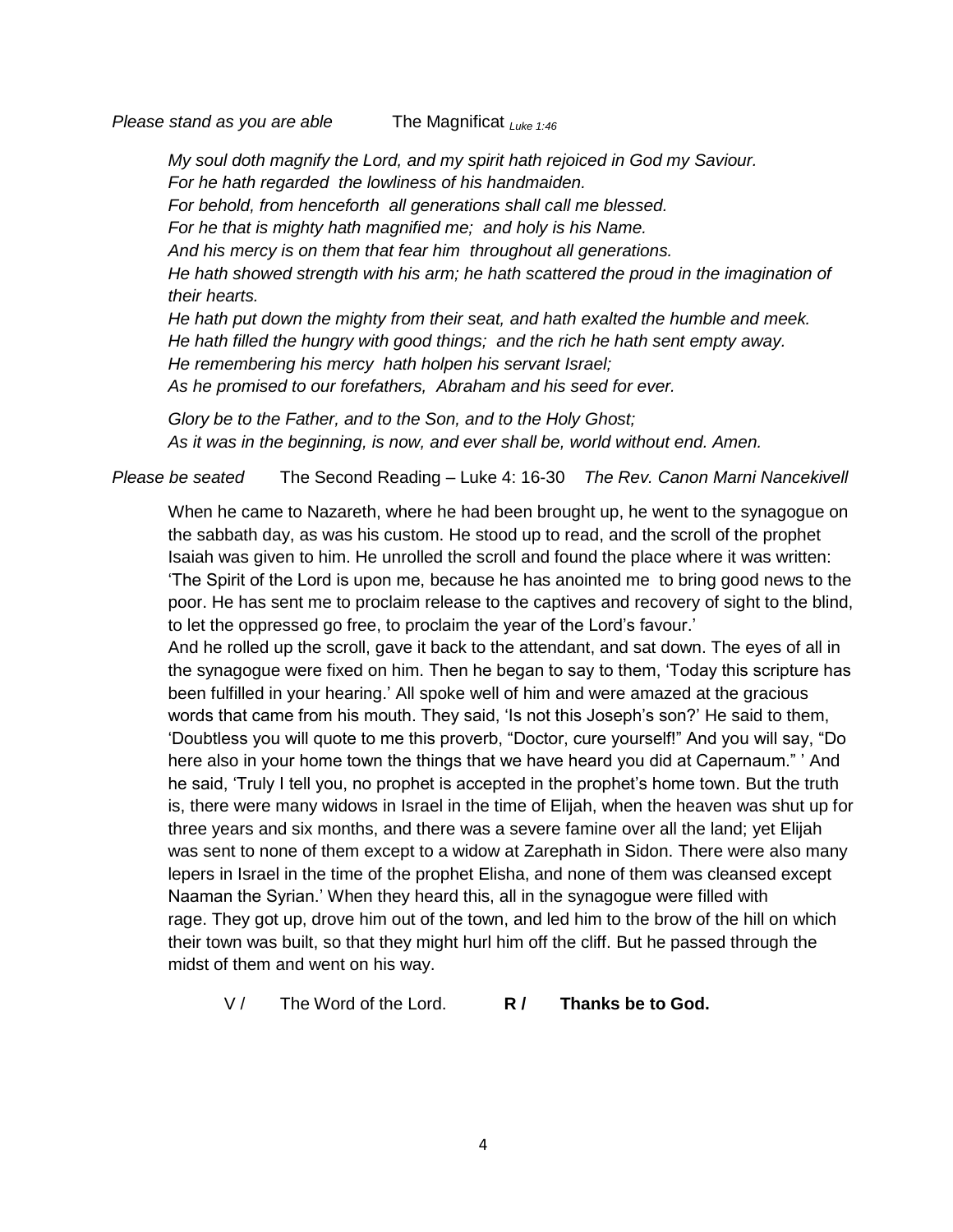*Please stand as you are able* The Nunc Dimittis *Luke 2:29*

*Lord, now lettest thou thy servant depart in peace, according to thy word. For mine eyes have seen thy salvation, which thou hast prepared before the face of all people; To be a light to lighten the Gentiles, and to be the glory of thy people Israel.*

*Glory be to the Father, and to the Son, and to the Holy Ghost; As it was in the beginning, is now, and ever shall be, world without end. Amen.*

## Apostles' Creed

**I believe in God the Father Almighty, Maker of heaven and earth: And in Jesus Christ his only Son our Lord, Who was conceived by the Holy Ghost, Born of the Virgin Mary, Suffered under Pontius Pilate, Was crucified, dead, and buried: He descended into hell; The third day he rose again from the dead; He ascended into heaven, And sitteth on the right hand of God the Father Almighty; From thence he shall come to judge the quick and the dead. I believe in the Holy Ghost; The holy Catholic Church; The Communion of Saints; The Forgiveness of sins; The Resurrection of the body, And the Life everlasting. Amen.**

- *V/ The Lord be with you;*
- *R/ And with thy spirit.*
- *V/ Let us pray.*

*Please kneel or be seated*

- *V/ Lord, have mercy upon us.*
- *R/ Christ, have mercy upon us.*
- *V/ Lord, have mercy upon us.*

*Our Father who art in heaven, Hallowed be thy Name, Thy kingdom come, Thy will be done, on earth as it is in heaven. Give us this day our daily bread; And forgive us our trespasses, As we forgive them that trespass against us; And lead us not into temptation, But deliver us from evil. Amen.*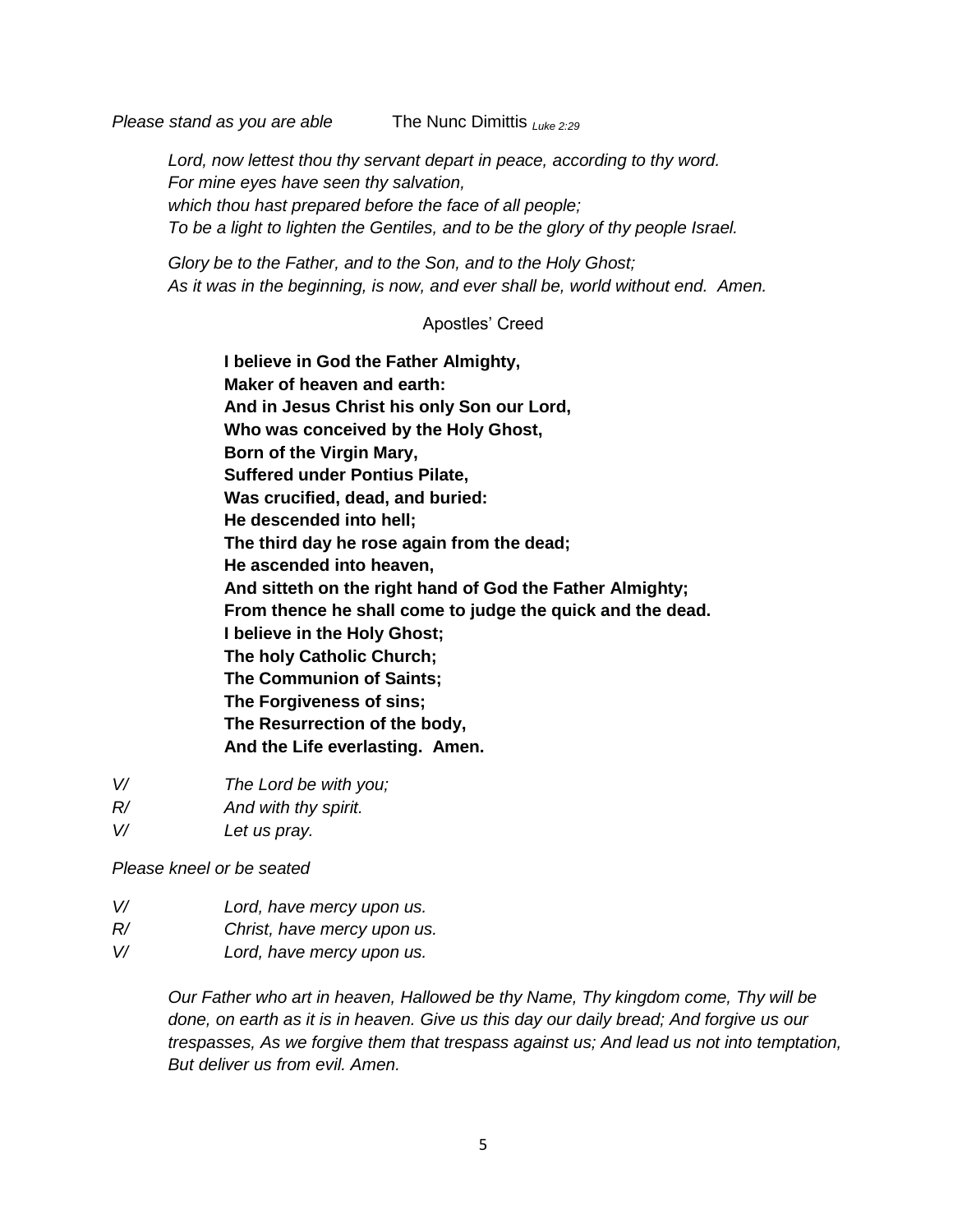- *V/ O Lord, show thy mercy upon us;*
- *R/ And grant us thy salvation.*
- *V/ O Lord, save the Queen;*
- *R/ And mercifully hear us when we call upon thee.*
- *V/ Endue thy Ministers with righteousness;*
- *R/ And make thy chosen people joyful.*
- *V/ O Lord, save thy people;*
- *R/ And bless thine inheritance.*
- *V/ Give peace in our time, O Lord;*
- *R/ And evermore mightily defend us.*
- *V/ O God, make clean our hearts within us;*
- *R/ And take not thy Holy Spirit from us.*

## The Collect of the Day

O Lord, from whom all good things do come: Grant to us thy humble servants, that by thy holy inspiration we may think those things that be good, and by thy merciful guiding may perform the same; through our Lord Jesus Christ. **Amen.**

## The Second Collect, for Peace

O God, from whom all holy desires, all good counsels, and all just works do proceed: Give unto thy servants that peace which the world cannot give; that our hearts may be set to obey thy commandments, and also that by thee we being defended from the fear of our enemies may pass our time in rest and quietness; through the merits of Jesus Christ our Saviour. **Amen.**

The Third Collect, for Aid against all perils

Lighten our darkness, we beseech thee, O Lord; and by thy great mercy defend us from all perils and dangers of this night; for the love of thy only Son, our Saviour Jesus Christ. **Amen.**

Anthem: O Thou, the Central Orb - Charles Wood (1866-1926)

*O Thou, the central orb of righteous love, Pure beam of the most High, eternal Light Of this our wintry world, thy radiance bright Awakes new joy in faith, hope soars above.*

*Come, quickly come, and let thy glory shine, Gilding our darksome heaven with rays Divine.*

*Thy saints with holy lustre round Thee move, As stars about thy throne, set in the height Of God's ordaining counsel, as Thy sight Gives measured grace to each, Thy power to prove.*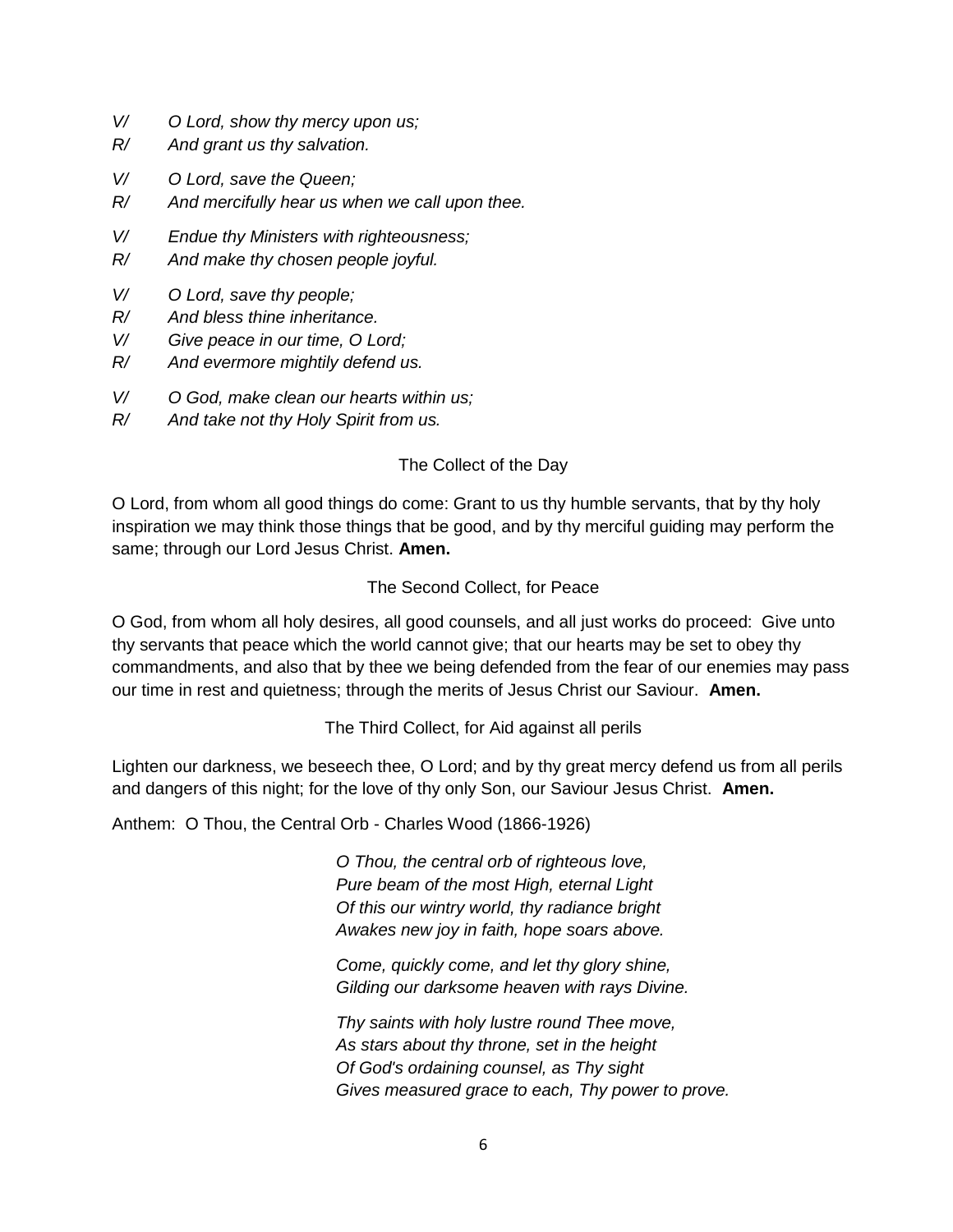*Let Thy bright beams disperse the gloom of sin, Our nature all shall feel eternal day In fellowship with thee, transforming day To souls erewhile unclean, now pure within. Amen.*

*Please kneel or be seated*

#### A Prayer of Saint Chrysostom

Almighty God, who hast given us grace at this time with one accord to make our common supplications unto thee; and dost promise that when two or three are gathered together in thy Name thou wilt grant their requests: Fulfil now, O Lord, the desires and petitions of thy servants, as may be most expedient for them; granting us in this world knowledge of thy truth, and in the world to come life everlasting. **Amen.** *2 Corinthians 13:14*

#### The Blessing

May God give you joy in the fellowship of the saints in light, strengthen you to follow them in the way of holiness, and bring you to the full radiance of glory; and the blessing of God Almighty, the Father, the Son, and the Holy Spirit, be amongst you and remain with you always. **Amen.**

| Please be seated | Closing Hymn                                                                                                                                                                                        |
|------------------|-----------------------------------------------------------------------------------------------------------------------------------------------------------------------------------------------------|
|                  | Saviour, again to thy dear name we raise<br>with one accord our parting hymn of praise.<br>We stand to bless thee ere our worship cease,<br>then lowly kneeling, wait thy word of peace.            |
|                  | Grant us thy peace upon our homeward way;<br>with thee began, with thee shall end the day.<br>Guard thou the lips from sin, the hearts from shame,<br>that in this house have called upon thy name. |
|                  | Grant us thy peace, Lord, through the coming night;<br>turn thou for us its darkness into light.<br>From harm and danger keep thy children free,<br>for dark and light are both alike to thee.      |
|                  | Grant us thy peace throughout our earthly life,<br>our balm in sorrow, and our stay in strife.<br>Then, when thy voice shall bid our conflict cease,<br>call us, O Lord, to thine eternal peace.    |

Postlude: Psalm Prelude Set 1, No. 1 by Herbert Howells (1892-1983)